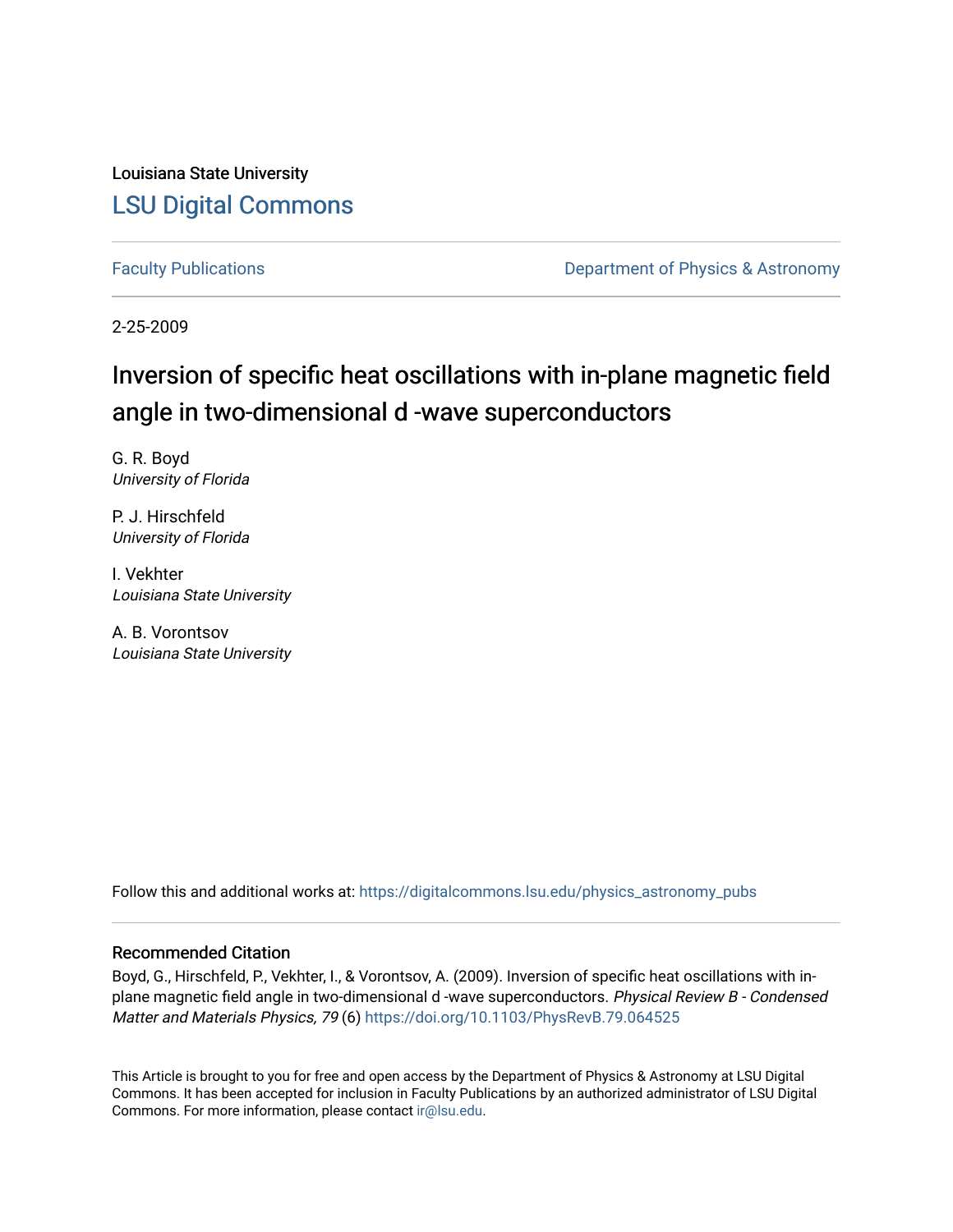# Inversion of specific heat oscillations with in-plane magnetic field angle in 2D  $d$ -wave superconductors

G. R. Boyd,<sup>1</sup> P. J. Hirschfeld,<sup>1</sup> I. Vekhter,<sup>2</sup> and A. B. Vorontsov<sup>2,\*</sup>

 $1$  Department of Physics, University of Florida, Gainesville, FL 32611, USA

<sup>2</sup>Department of Physics and Astronomy, Louisiana State University, Baton Rouge, Louisiana 70803 USA

Experiments on several novel superconducting compounds have observed oscillations of the specific heat when an applied magnetic field is rotated with respect to the crystal axes. The results are commonly interpreted as arising from the nodes of an unconventional order parameter, but the identifications of nodal directions are sometimes controversial. Here we show with a semiclassical model calculation that when the magnetic field points in the direction of the nodes, either minima or maxima can occur in the specific heat depending on the the temperature  $T$  and the magnetic field H. An inversion of the angular oscillations takes place with respect to those predicted earlier at low temperature by the nodal approximation. This result, together with the argument that the inversion takes place based on an approximation valid at moderate fields, indicates that the inversion of specific heat oscillations is an intrinsic feature of nodal superconductors.

PACS numbers:

## I. INTRODUCTION

Initial information on the symmetry of the order parameter in newly discovered superconductors is often provided by power laws in the temperature dependence of thermodynamic and transport properties<sup>1</sup>. However, the exact nodal structure cannot be determined by these techniques because the same exponents may correspond to order parameters with different symmetries. Phasesensitive experiments like the tricrystal experiments performed on cuprates<sup>2</sup> are the most definitive, but are technically challenging and require high quality samples. A simpler technique, proposed in Ref. 3, which is not phase sensitive, but provides information on the distribution of nodes on the Fermi surface, is a measurement of the specific heat in the presence of a magnetic field, H, which is rotated with respect to the crystal axes of the sample. It was shown in that work that, if the effect of the superflow due to vortices on the quasiparticle spectrum was treated semiclassically, via the Doppler energy shift $4.5$ , the lowtemperature specific heat of a superconductor with line nodes acquires an oscillatory dependence on the field orientation. In particular, the low-temperature specific heat coefficient  $\gamma \sim T\sqrt{H}$  was shown to have minima when the magnetic field points in the direction of the nodes in the order parameter, and maxima for the field along the antinodes, where the gap is maximal. Ref. 3 and its extension, Ref. 6 made use of two additional approximations. First, they replaced the Doppler energy shift of a quasiparticle with momentum k near one of the nodes by its value at the node,  $\mathbf{k} = \mathbf{k}_n$ . This so-called nodal approximation had been shown to work well compared to the full semiclassical evaluation in Ref. 5, providing  $T, E_H \ll \Delta_0$ . Here  $\Delta_0$  is the maximum gap over the Fermi surface, and  $E_H \sim \Delta_0 \sqrt{H/H_{c2}}$ , where  $H_{c2}$  is the upper critical field, is a magnetic energy scale (see Sec. II). Second, making predictions for low temperatures and fields,  $T, E_H \ll \Delta_0$ , the authors of Refs.<sup>3,6</sup> used a form of the order parameter linearized in the vicinity of the nodal points.

By now there have been several experimental tests of these ideas<sup> $7-13$ </sup>, and the observations have been generally consistent with theoretical expectations. At the same time, the assignment of the nodal directions in several materials remains controversial. In CeCoIn<sub>5</sub> the measurements of the anisotropy of the specific heat $9$  and the thermal conductivity<sup>14,15</sup> appear to give contradictory results for the gap structure. In  $Sr<sub>2</sub>RuO<sub>4</sub>$  the specific heat oscillations were observed to invert as the temperature and field was varied, i.e. the minima and maxima as a function of angle changed  $places^{10,13}$ .

Such an inversion was never found in earlier theoretical calculations within the semiclassical approach, even though it was found in theoretical work employing other techniques, see below. This clearly poses a problem: if the technique is to be useful as a way to "map" out the nodal structure, it is necessary to be able to predict if and when such inversions will occur; otherwise the nodes in the order parameter may be assigned to incorrect locations in momentum space.

Numerical solution of the Bogoliubov-deGennes equations yielded an inversion in the anisotropy of the density of states (DOS),  $N(\omega, \theta)$ , between the field applied in the nodal and antinodal directions<sup>16</sup>, but this was argued to reduce, rather than invert, the specific heat anisotropy. Recently Vorontsov and Vekhter<sup>17,18</sup> considered the limit  $H_{c1} \ll H \leq H_{c2}$  by extending the method of Brandt, Pesch and Tewordt<sup>19,20</sup>, and found an agreement with semiclassical method at low  $T, H$ , but an inversion of the specific heat oscillations over a large part of the  $T - H$ phase diagram. Since the approximation they used was tailored for moderate to high fields, their determination of location (or, indeed, the existence) of the inversion line could be questioned.

In this paper we demonstrate that this inversion is a generic feature of the specific heat in unconventional superconductors. We revisit the semiclassical approach to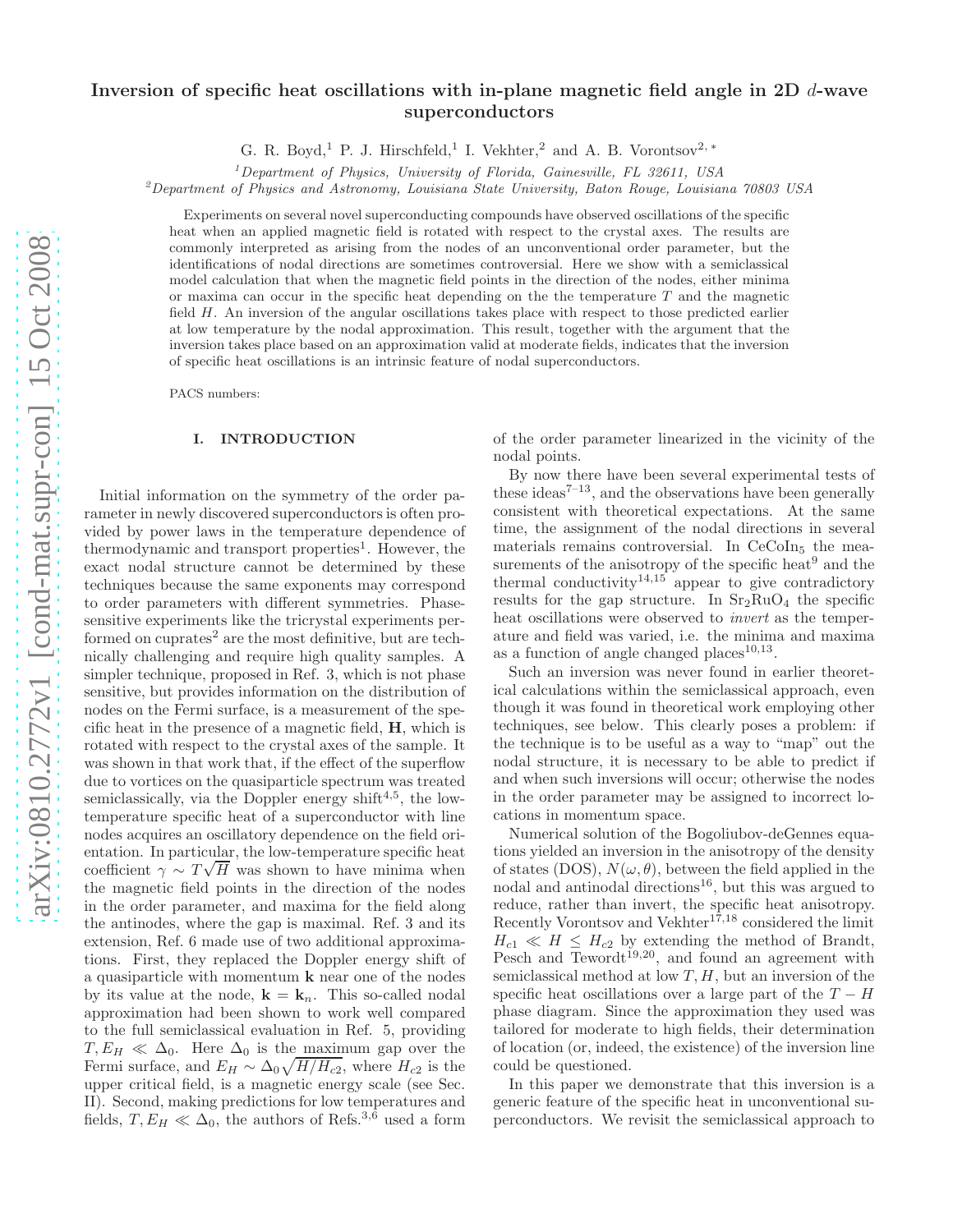the in-plane specific heat oscillations of a quasi-two dimensional d-wave superconductor, but relax the approximations which led in Refs.<sup>3,6,21</sup> to simple analytical forms for  $C(T; \theta)$  at low temperatures. We are thus forced to do a numerically demanding evaluation of the entropy and specific heat, which involves a 2D k-summation and a 2D averaging over a vortex lattice unit cell. Our model is not restricted to low temperatures, and is valid (within limits discussed below) in the low field regime  $H_{c1} \lesssim H \ll H_{c2}$ .<br>It may thus be considered to complement the regular of It may thus be considered to complement the results of Refs.17,18. We find that the anisotropy of the specific heat is inverted as the temperature is increased. This result demonstrates that the inversion phenomenon is robust across the phase diagram for unconventional superconductors, and provides an important caveat to the interpretation of the stationary points in specific heat oscillations.

## II. THE SEMICLASSICAL APPROACH

In superconductors with line nodes, the vortex core contribution to the low-energy density of states is smaller than that from the quasiparticles outside the core region<sup>4</sup>. In systems with short coherence length, such as cuprates and heavy fermion materials, the dominance of the extended quasiparticle states is even more pronounced since the spacing of the energy levels in the vortex core is large, and only few such levels (if any exist at all) are occupied at low temperature. Bulk quasiparticles in the vortex state are excited from the pair condensate moving with the superflow around each vortex; hence the effect of applied magnetic field can be simply described by Doppler-shifting the spectrum of extended quasiparticle states according to the local value of the superfluid velocity,  $\mathbf{v}_s(\mathbf{r})$ . This approximation is valid at  $H \ll H_{c2}$ , when the vortices are far apart and  $\mathbf{v}_s(\mathbf{r})$  varies slowly on the scale of the superconducting coherence length. Using this approach, Volovik predicted<sup>4</sup> that the density of states at the Fermi level in the vortex state of a superconductor with line nodes varies as  $N(\omega = 0; H) \propto \sqrt{H}$ . Specific heat measurements on high-T<sub>c</sub> cuprates verified the  $\sqrt{H}$ field dependence<sup>22–24</sup>, which played an important role in the identification of d-wave symmetry. It should be noted, however, that the result holds for any gap with line nodes, including, for example, some p-wave states. The  $\sqrt{H}$  dependence is modified by the presence of disorder to  $H \log H$  as shown by Kübert and Hirschfeld<sup>25</sup>, but remains nonlinear and qualitatively similar to the pure case.

The semiclassical approximation provides a conceptually transparent and tractable approach to the effect of the vortex lattice on low-lying quasiparticle states. Its validity has been questioned by several authors, who attempted a more accurate description of the effect of both applied field and supercurrents on the quasiparticle spectrum. Franz and Tešanović<sup>26</sup> introduced a singular gauge transformation that takes into account both the supercurrent distribution and the magnetic field, and mapped the full quantum-mechanical problem onto that of nodal Dirac fermions interacting with effective scalar and vector potentials that are periodic in the unit cell of the vortex lattice. They discovered significant differences from the quasiclassical theory in the quasiparticle excitations at very low energy, as is to be expected since the semiclassical approach works only for large quantum numbers. We do not discuss the details of this breakdown here, since it was done by Knapp et al.<sup>27,28</sup>, who explicitly compared the quantum-mechanical and semiclassical results for the density of states, and found that small differences between the two approaches begin to appear below a crossover scale which is exponentially small in the Dirac cone anisotropy  $v_F/v_2$ . Here  $v_F$  is the Fermi velocity, and  $v_2 \equiv d\Delta/dk_{\parallel}$  is the gap "velocity" at the node  $(k_{\parallel}$  is the momentum component along the Fermi surface). Since in real materials this ratio is large, and in real samples the presence of impurity scattering and the disorder in the vortex lattice smear out the energy structure on small scales, we assume that for purposes of comparison with the measurements, the semiclassical description is adequate.

Dahm et al.<sup>29</sup> investigated in detail the comparison of the simple single vortex Doppler shift approach with the solution of the quasiclassical microscopic Eilenberger equations using several techniques including the Brandt, Pesch, and Tewordt approximation<sup>19,20</sup>. At distances from the vortex of the order of the coherence length, the Doppler shift method is quantitatively inadequate because of core state contributions or scattering resonances, but these effects have little qualitative impact on the calculation of thermodynamic properties. We therefore proceed with the simplest Doppler-shift analysis for a single vortex unit cell, in order to make the qualitative point which is the main result of this work.

For concreteness, we consider a quasi-two dimensional superconductor with d-wave symmetry. This situation is most closely realized in cuprates, possibly the heavy fermion  $115$  compounds<sup>14,30</sup>, and potentially also the newly-discovered oxypnictide materials $^{31}$ . We consider the field applied parallel to the conducting plane,  $H \parallel ab$ , and assume that the system is sufficiently threedimensional, so that at the fields of interest the structure of the mixed state resembles the Abrikosov vortex lattice penetrating a stack of weakly coupled 2D planes<sup>32</sup>. In this case the vortex superflow field  $v_s$  is three dimensional, different on different planes within the vortex unit cell. For weak interlayer coupling we consider a circular in-plane Fermi surface, and therefore account only for quasiparticles with momenta  $k \parallel ab$ . Deviations from Fermi surface isotropy and effects of multiple Fermi surface sheets have been studied e.g. in Refs.<sup>33</sup> and<sup>34</sup>, but do not affect the qualitative conclusions we wish to draw here.

The single-particle Green's function in the presence of a superflow velocity field  $v<sub>s</sub>$  is obtained by Doppler shifting the quasiparticle states with energy  $\omega$  and momentum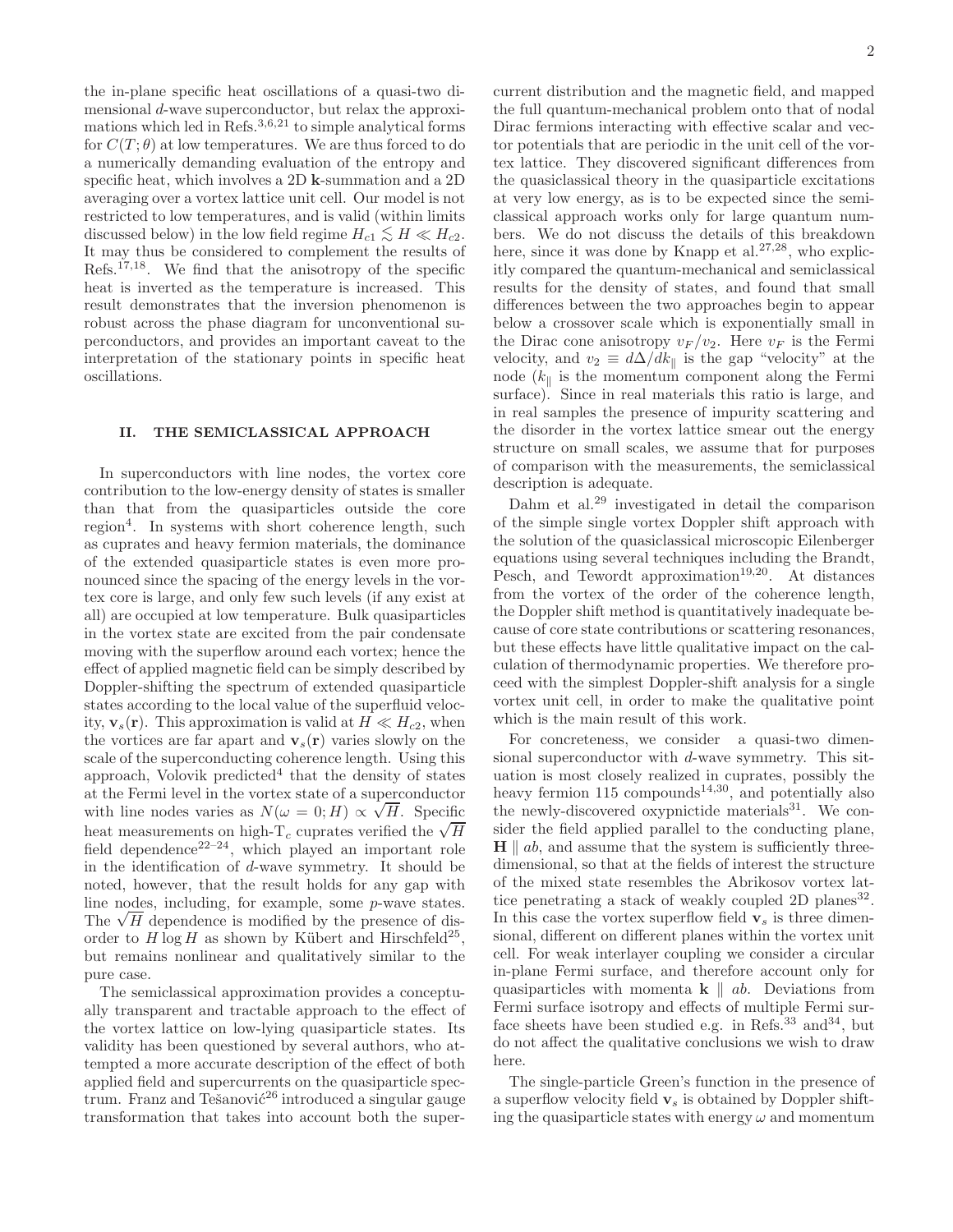$\mathbf{k}^5$  (we use units with  $\hbar = k_B = 1$ ),

$$
G(\mathbf{k}, \mathbf{r}, \omega_n) = -\frac{(i\omega_n - \mathbf{v}_s(\mathbf{r}) \cdot \mathbf{k})\tau_0 + \Delta_{\widehat{\mathbf{k}}} \tau_1 + \xi_{\mathbf{k}} \tau_3}{(i\omega_n - \mathbf{v}_s(\mathbf{r}) \cdot \mathbf{k})^2 - \xi_{\mathbf{k}}^2 - \Delta_{\widehat{\mathbf{k}}}^2}, (1)
$$

where  $\omega_n$  is the fermionic Matsubara frequency,  $\xi_{\mathbf{k}}$  is the band energy measured with respect to the Fermi level,  $\tau_i$  are Pauli matrices in particle-hole space, and  $\Delta_{\hat{\mathbf{k}}} = \Delta_0 \cos 2\phi$ , with  $\phi$  the azimuthal angle on the Fermi surface.

We consider the magnetic field,  $H$ , applied in the ab plane, and approximate the superflow by that of an anisotropic 3D superconductor in the London model. The contours of constant  $v_s$  are then elliptical due to anisotropy of the penetration depth,  $\lambda_{ab} \neq \lambda_c$ . After rescaling the c-axis by  $z' = z \lambda_{ab}/\lambda_c$ , the superflow is cylindrically symmetric and the Doppler shift for quasiparticles at the Fermi surface is given  $bv^{3,6}$ 

$$
\mathbf{v}_s(\mathbf{r}) \cdot \mathbf{k}_F = \frac{\hbar k_F}{2mr} \sin(\psi) \sin(\theta - \phi) , \qquad (2)
$$

where  $\psi$  is the winding angle of the superfluid velocity in real space,  $\theta$  is the angle between  $H$  and the a-axis, and  $r$  is the rescaled distance from the center of the vortex. Note that we explicitly exclude from consideration quasi-1D Fermi surfaces such as those shown by Tanaka et al.<sup>34</sup> to lead to  $C(H; \theta)$  oscillation inversion at low temperatures.

From Eqs. (1) the local density of states is

$$
N(\omega, \mathbf{r}) = -\frac{1}{2\pi} \text{Im} \sum_{\mathbf{k}} \text{Tr} G(\mathbf{k}, \omega - \mathbf{v}_s(\mathbf{r}) \cdot \mathbf{k}) \qquad (3)
$$

$$
\simeq N_0 \text{Re} \int_0^{2\pi} \frac{d\phi}{2\pi} \frac{|\omega - \mathbf{v}_s(\mathbf{r}) \cdot \mathbf{k}_F|}{\sqrt{(\omega - \mathbf{v}_s(\mathbf{r}) \cdot \mathbf{k}_F)^2 - |\Delta_0(\phi)|^2}}.
$$

Here  $N_0$  is the normal state density of states. The net DOS per volume is found by spatially averaging  $N(\omega, r)$ over a unit cell of the vortex lattice containing one flux quantum,  $\Phi_0$ . After rescaling the c-axis the unit cell area increases by a factor  $\lambda_c/\lambda_{ab}$ , and therefore flux quantization dictates that the quasiparticles now experience the effective field  $H^* = (\lambda_{ab}/\lambda_c)H$ . In the new coordinates the radius and the area of such a cell are  $R_H = \sqrt{\Phi_0 / \pi H^*}$  and  $A_H = \pi R_H^2$  respectively. Introducing polar coordinates,  $\mathbf{r} = R_H(\rho \cos \psi, \rho \sin \psi)$ , we find for the average field-dependent density of states

$$
N(\omega, \mathbf{H}, T) = \frac{1}{\pi} \int_0^1 \rho d\rho \int_0^{2\pi} d\psi N(\omega, \mathbf{r}). \qquad (4)
$$

The density of states depends on the angle between the field and the crystal axes. At low energies the dominant contribution to the local DOS is from the near-nodal regions,  $\phi \sim \phi_n = \pi/4 \pm n\pi/2$ , with  $n = 0...3$ , and oscillations in  $N(\omega, \mathbf{H}, T)$  appear since the Doppler shift at a given node vanishes when the field is aligned with that node. In the nodal approximation with linearized order parameter, the analytical form of the density of states

was obtained<sup>3,5,6</sup>, see next Section; however, as pointed out before, this approximation does not give the reversal of the anisotropy (see below).

In all of the following we carry out the full summation over the momenta and the real space coordinates. We use the density of states to compute the entropy,

$$
S = -2 \int_{-\infty}^{\infty} d\omega N(\omega) [(1 - f(\omega)) \log(1 - f(\omega)) + f(\omega) \log f(\omega)],
$$
\n(5)

where  $f(\omega) = (\exp(\omega/T) + 1)^{-1}$  is the Fermi function. To obtain the the heat capacity at constant volume we differentiate,

$$
C_V(T, \mathbf{H}) = T \left(\frac{\partial S}{\partial T}\right)_{H, V} .
$$
 (6)

At low  $T$  and  $H$ , when the gap varies weakly with temperature, the temperature derivative acts only on the Fermi function in Eq. $(5)$ , and the specific heat is given by the simple form

$$
C_V(T, \mathbf{H}) \approx \frac{1}{2} \int_{-\infty}^{\infty} d\omega \, N(\omega, \mathbf{H}) \frac{\omega^2}{T^2} \text{sech}^2 \frac{\omega}{2T} \,. \tag{7}
$$

Here we consider the full range of temperatures below the transition, and hence evaluate the specific heat from Eq. (6). We approximate the temperature dependence of the order parameter,  $\Delta_{\mathbf{k}}(T)$ , according to the BCS weakcoupling ansatz appropriate to a circular Fermi surface<sup>35</sup>

$$
\Delta(T) = \Delta_0 \cos(2\phi) \tanh\left(\frac{\pi T_c}{\Delta_0} \sqrt{\frac{4}{3} \frac{8}{7\zeta(3)}} \left(\frac{T_c}{T} - 1\right)\right),\tag{8}
$$

where  $\Delta_0 = 2.14T_c$  is the gap maximum.

In the absence of impurity scattering, there are two important low energy energy scales in the problem: the temperature T and the magnetic energy, or typical Doppler shift  $E_H \equiv v_F / R_H$ . To satisfy the requirements of the semiclassical approach, we consider only  $E_H \ll \Delta_0$ , but temperature to vary over the entire range  $T < T_c$ .

## III. DENSITY OF STATES IN PLANAR FIELD

In the nodal approximation of Ref. 3, the quasiparticle momentum **k** is replaced by its value  $\mathbf{k}_n$  at each of the 4 nodes, which are then summed over. The residual density of states at the Fermi level, Eq. (4) then becomes

$$
\frac{N(0, \mathbf{H})}{N_0} = \frac{2\sqrt{2}}{\pi} \frac{E_H}{\Delta_0} \beta(\theta), \qquad (9)
$$

where the angular variation is given by  $\beta(\theta)$  =  $\max(|\sin\theta|, |\cos\theta|)$ . Eq. (7) then yields the linear in temperature specific heat at low  $T$  with the slope

$$
\lim_{T \to 0} \frac{C_V(T; \mathbf{H})}{T} \simeq \frac{4\sqrt{2}\pi}{3} \frac{E_H}{\Delta_0} \beta(\theta). \tag{10}
$$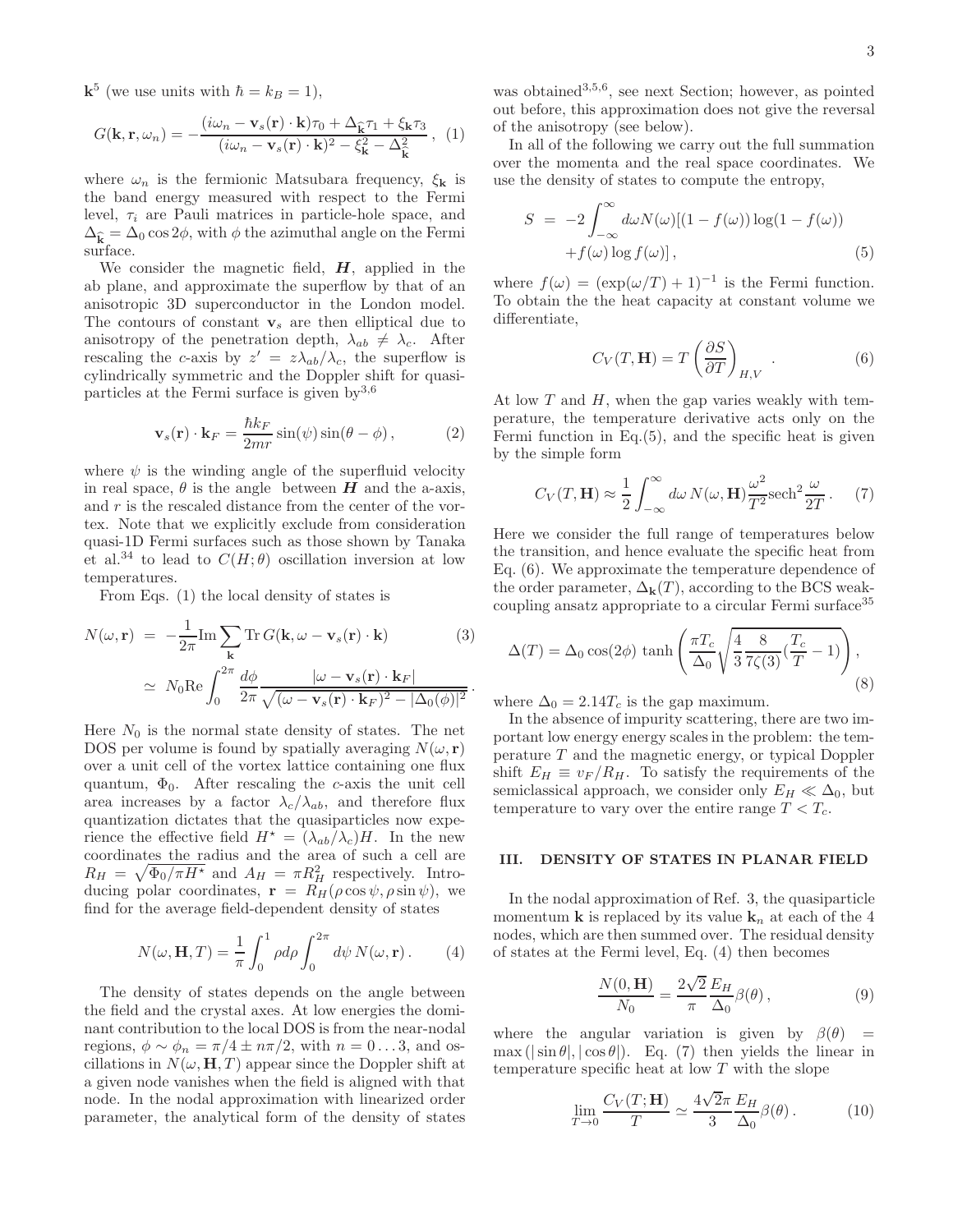At low energies,  $E_H, \omega \ll \Delta_0$ , the density of states in the nodal approximation with linearlized order parameter takes the form3,6

$$
\frac{N(\omega, \mathbf{H}, T)}{N_0} = \frac{1}{2} \left[ \frac{E_1}{\Delta_0} F\left(\frac{\omega}{E_1}\right) + \frac{E_2}{\Delta_0} F\left(\frac{\omega}{E_2}\right) \right], \quad (11)
$$

where  $E_1 = E_H |\sin(\pi/4 - \theta)|$ ,  $E_2 = E_H |\cos(\pi/4 - \theta)|$ , and the scaling function  $F$  is given by  $5$ 

$$
F(y) = \begin{cases} y [1 + 1/(2y^{2})], & \text{if } y \ge 1; \\ \left[ (1 + 2y^{2}) \arcsin y + 3y\sqrt{1 - y^{2}} \right] / y\pi, & \text{if } y \le 1. \\ (12) \end{cases}
$$

Note that in the limit  $y \to \infty$ ,  $F(y) \to y$ , such that  $N(\omega, H, T)$  in (4) recovers the *isotropic* low- $\omega$  d-wave density of states  $\omega/\Delta_0$ . Thus in the nodal approximation with linearized order parameter the specific heat oscillations are washed out at higher temperatures, but the method cannot generate specific heat oscillation inversions.



FIG. 1: (Color online) Comparison of the nodal approximation Eq.(11) for the density of states  $N(\omega, H)$  versus the full density of states at  $T = 0.001T_c$  and  $E_H = 0.2T_c$ . solid line: nodal approximation for H along antinode. Dashed line: nodal approximation for H along node. Red circles: full evaluation for H along node. Black triangles: full evaluation for H along antinode. The insert magnifies the low-frequency range.

In Fig. 1, we now compare the density of states of a d-wave superconductor obtained from a complete evaluation of Eq. (4) with the nodal approximation with linearized order parameter Eq. 11. In agreement with all previous work the density of states for field in nodal and antinodal directions is strongly anisotropic for  $\omega \lesssim E_H$ , and the anisotropy is washed out at higher energies. However, the difference between  $N(\omega, \mathbf{H}, T)$  for the two directions of the field reappears at energies of order  $\Delta_0$ , the energy scale absent in the versions of the calculation with linearized gap.

For the field along the antinode  $H||{\bf k}_{an}$  ( $\theta = 0, \pi/2...$ ) the density of states continues to be sharply peaked at  $\Delta_0$ , as in the absence of the field. This peak is largely due to the quasiparticles moving along the field, which do not experience the Doppler shift and see the full maximal gap. In contrast, for the field along the node,  $H||\mathbf{k}_n$  $(\theta = \pi/4, 3\pi/4, ...)$ , the DOS has broad features around  $\Delta_0 \pm E_H$ . As a result, the density of states for the field along the nodal direction begins to exceed that for field along the antinode at the lower shoulder, and the DOS anisotropy is inverted, relative to that at low energies.

We emphasize that the absence of the structure near the gap edge in  $N(\omega, H, T)$  in previous work is a consequence of gap linearization, and not the nodal approximation. We observe features similar to those depicted in Fig. 1 when replacing  $\mathbf{k} \to \mathbf{k}_n$  in the Doppler shift, but keeping the full variation of the order parameter around the Fermi surface. Of course, the nodal approximation is not accurate at the energies of order  $\Delta_0$ , and hence we continue with the full evaluation of the DOS.

The anisotropy in the density of states that we computed differs from that found in Refs.17,18, where noticeable inversion of the anisotropy in  $N(\omega, H, T)$  occurred already at relatively low energy, as a result of the competition between Doppler shift and vortex scattering. Remarkably, we find that even within the semiclassical method, when the lifetime remains infinite and the scattering on the vortices in neglected, the anisotropy in the density of state is still reversed, albeit at higher energies of order of the gap maximum.

The possibility of an inversion of the specific heat anisotropy is clear from Fig. 1. In Eq. (7) the density of states is convoluted with the temperature-dependent weighting function, peaked around  $\omega \simeq 2.5T$ . At a given field, as the temperature is increased, more weight in the kernel shifts to higher energies, where the anisotropy in the DOS is opposite to that at low  $\omega$ . Whether an inversion then occurs at higher T depends primarily on whether the kernel has sufficient weight in the exponential tail at energies  $\omega \simeq \Delta_0 - E_H$ . Since the DOS anisotropy is small in magnitude above this crossing energy, the specific heat must be calculated numerically.

In Figure 2 we plot the density of states as a field sweeps through the ab-plane. We clearly see that for low frequency the node and minimum in the oscillations coincide, and that at higher frequencies this is no longer the case. The eventual inversion of this pattern results in the angular density of states having a maximum at the gap node for higher frequencies.

#### IV. SPECIFIC HEAT OSCILLATIONS

Numerical differentiation of the entropy is computationally intensive due to the high accuracy required in finding  $S$  in Eq. (5). To illustrate the precision of our calculations in Fig. 3, we show the numerically evaluated specific heat at  $H = 0$  and at  $E_H = 0.4T_c$  for the field along the a-axis over a wide temperature range both below and above  $T_c$ . The normal state specific heat above  $T_c$  is  $C_N = \gamma_N T \equiv 2N_0 \pi^2 T/3$ , where  $N_0$  is the Fermi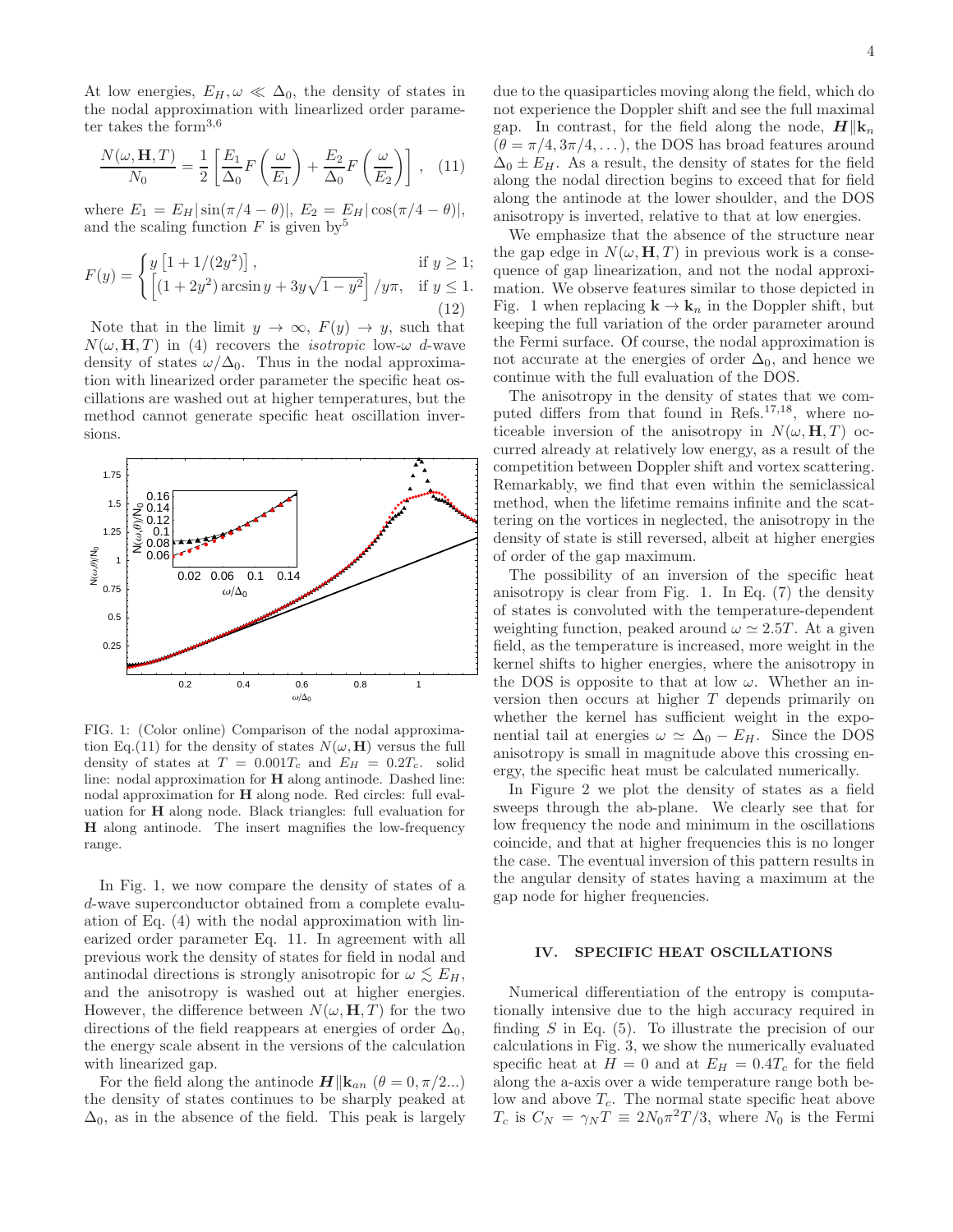

FIG. 2: DOS  $N(\theta, \omega)$  vs. magnetic field angle  $\theta$  at  $E_h = 0.2T_c$ and  $T = 0.05T_c$  for equally spaced frequencies,  $0.025\Delta_0$  apart, from  $\omega = 0$  to 0.175 $\Delta_0$ . The solid line is the result of the nodal approximation for the  $\omega = 0$  DOS from Eq. (9).

level DOS per spin.



FIG. 3: Temperature dependence of the specific heat (at constant volume) normalized to the specific heat in the normal state  $C_V/C_N$ , where  $C_N = \gamma_N T$ . We show both the exact (symbols), and the asymptotic low-T (dotted line) behavior in the absence of the field, and compare it to the numerically determined  $C_V/C_N$  at  $E_H = 0.4T_c$  (dashed line). There is no reduction of  $T_c$  with field in our approach.

To test our numerical evaluations we first check the numerical results against the asymptotic low-temperature specific heat in zero field. For our model of a 2D d-wave superconductor with a circular Fermi surface at  $T \ll T_c$ we find

$$
\frac{C_V}{N_0 T} \approx \gamma_0 \frac{T}{T_c},\tag{13}
$$

$$
\gamma_0 = \frac{T_c}{\Delta_0} \int_0^\infty \frac{x^3 \, dx}{\cosh^2(x/2)} = \frac{T_c}{\Delta_0} 18\zeta(3) \approx 10.11 \,, \tag{14}
$$

which agrees with the numerically determined slope. The Volovik effect is manifested in Fig. 3 in the finite offset

of  $C/T$  (Eq. (10) in the presence of magnetic field  $E_H =$  $0.4T_c$ .



FIG. 4: Upper panel:  $C(T, H)/C(T, \theta = 0)$  vs.  $\theta$  for a set of equally spaced temperatures, every  $0.02T_c$ , from 0 to  $0.18T_c$ ,  $E_h = 0.2T_c$ . Lower panel: same for a set of equally spaced temperatures from 0 to 0.08  $T_c$  every 0.02 $T_c$ ,  $E_h = 0.05T_c$ .

We proceed to evaluate the specific heat for fixed  $E_H$ and several temperatures as a function of the field angle  $\theta$ . Fig. 4 shows that the inversion of the DOS anisotropy found in Sec. III indeed are sufficient to lead to the inversion of the specific heat oscillations a characteristic temperature,  $T_{inv}$ . In Fig. 4 the fourfold oscillations are clearly visible at low  $T$ , and minima occur for  $H$  along nodal directions as anticipated. However, at higher temperatures, an inversion in the pattern of oscillations is evident. In Fig. 5 we examine the anisotropy by plotting the difference between the specific heat for the field along the nodal and the antinodal directions, which identifies the temperature at which inversion occurs.

Since in our approach the inversion is due to the sensitivity of the specific heat to the changes in the DOS within energy range  $\sim E_H$  of the gap edge, increasing both the magnetic field and the temperature initially enhances the amplitude of the inverted oscillations. Increasing the field brings the anisotropy inversion down in energy in Fig. 1; raising the temperature increases the contribution of the high energy regions in C/T. While the amplitude of the inverted (relative to those at  $T = 0$ ) oscillations in  $C_V$  is small, it is of the same order of magnitude as that observed experimentally<sup>7,9–12</sup>, and found theoretically for a quasi-two-dimensional system at mod-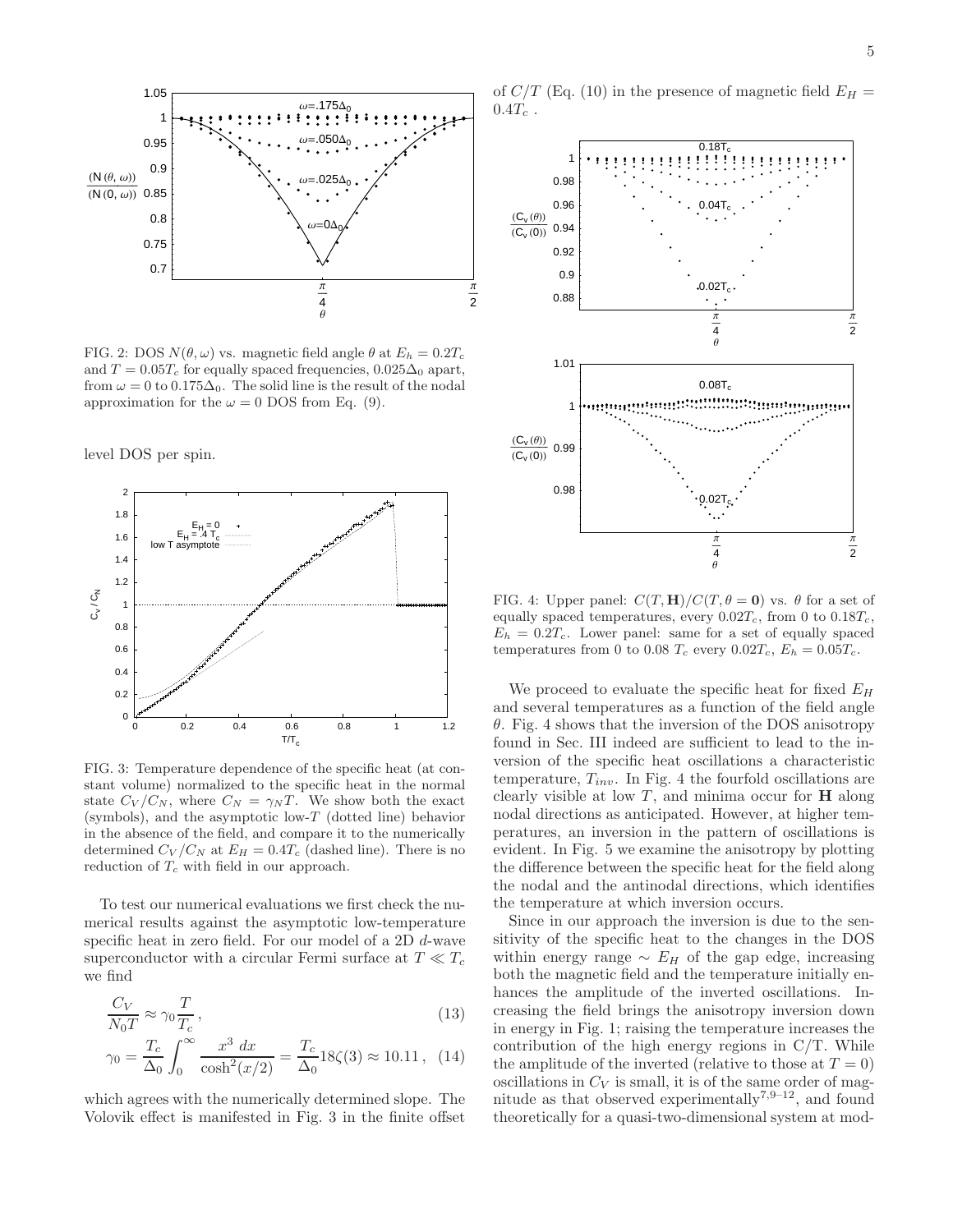

FIG. 5: Amplitude of specific heat oscillation defined by difference of  $C_V$  between node and antinode,  $[C_V(0) - C_V(\frac{\pi}{4})]/C_V(0)$  for  $E_H = 0.2T_c$  (solid line) and  $E_H = 0.05T_c$  (dashed line).

erate fields<sup>17,18</sup>. Of course, when H (T) approaches the upper critical field (the transition temperature) respectively, the gap in the spectrum closes, and the oscillations vanish; we cannot, however, reliably comment on the evolution of the anisotropy in this regime within the semiclassical method. At the same time it follows from our analysis that the amplitude of the inverted oscillations has a maximum at intermediate fields and temperatures, also in agreement with Refs.17,18. Therefore our results connect well with those obtained by a different technique.

#### V. CONCLUSIONS

In this paper we have calculated the specific heat of a two-dimensional d−wave superconductor in an external magnetic field using the semiclassical treatment of the effect of the vortex lattice on the quasiparticle spectrum. In contrast to previous work utilizing the nodal approximation with linearized order parameter, we carried out a full numerical evaluation of the density of states and the entropy for a wide range of fields and temperatures. Our main finding is that the sign of the oscillations of the specific heat as a function of the field orientation, i.e. the difference between  $C_V$  for the field along a nodal direction and along the antinode, depends on the temperature and field strength. We confirmed that at low temperatures and fields the specific heat has a minimum when the field is along a nodal direction. However, as  $H$  and  $T$ are increased, minima of the specific heat begin to occur for the field along the gap maxima, i.e. an inversion of the oscillation pattern occurs. Note that while we considered a system with well-defined quasiparticle states, it is reasonable to believe that scattering due to impurities or vortex lattice disorder will merely smear the anisotropy on both sides of the inversion line.

Our calculations provide a bridge connecting the semiclassical theory at low fields  $H \ll H_{c2}$  with the results of the extended Brandt-Pesch-Tewordt approxima-

 $\{\text{tion}^{17,18}, \text{where the inversion was first found. The latter}$ approach is in principle valid at  $H \lesssim H_{c2}$ , but has been shown to provide remarkably good agreement with semiclassical predictions down to low fields, up to log corrections18. To compare the results of the two approaches explicitly, we extend our calculation to higher fields, account for the field dependence of the gap amplitude via  $\Delta(T, H) = \Delta(T)\sqrt{1 - H/H_{c2}}$ , and determine the inversion line. This provides a direct comparison with the results of Ref. 18, where the same field dependence was assumed for a circular Fermi surface identical to that considered above. In Fig. 6 we plot the approximate crossover scales for both the Brandt-Pesch-Tewordt and semiclassical theories. There is a remarkably good qualitative agreement for the behavior of the inversion line up to moderate fields, where the ranges of validity of the two approaches may reasonably be assumed to overlap. This establishes a phase diagram for when the specific heat is expected to have minima or maxima at the gap nodes. Taken together, these results strongly suggest that the



FIG. 6: Phase diagram  $H/H_{c2}$  vs.  $T/T_c$  for specific heat oscillations of a d-wave superconductor in a magnetic field. The shaded regions indicate that the specific heat  $C(T, H)$  has a minimum when the field H points in the nodal direction, whereas the white regions indicate inverted oscillations, where minima correspond to field along antinode. The gray shaded regions are results from Ref. 18 using the Brandt-Pesch-Tewordt framework, whereas the blue regions represent the region of the  $H - T$  plane where minima correspond to nodes within the semiclassical theory. The phase diagram comparing both approaches was determined using the assumption  $H/H_{c2} = (E_H/\Delta_0)^2$ , valid up to a prefactor of order unity. Insert: blowup of the low  $T$  and  $H$  region. Note the field scale is given in terms of  $E_H/\Delta_0$  for easier comparison with other results in this work.

inversion of the specific heat oscillations with temperature is a general feature for all nodal superconductors, and establish the approximate location of the inversion line.

Consequently, identification of the nodes in the gap